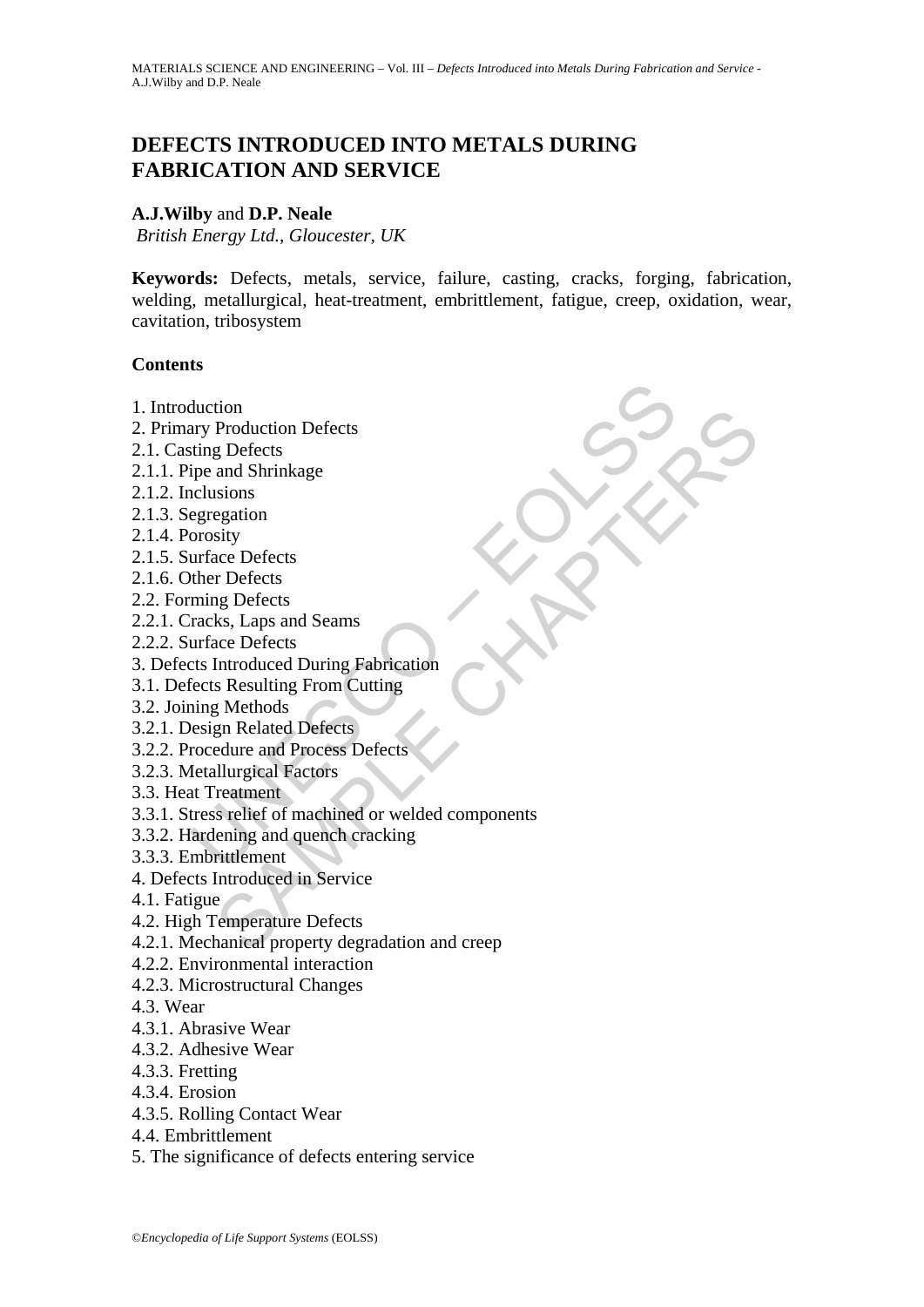Glossary Bibliography Biographical Sketches

### **Summary**

Defects may be produced during the processing, fabrication and use of metals in service. Those that are introduced early in the processing chain may be carried forward to later stages where they can cause processing problems, or initiate failure. Some of these defects result from complex metallurgical, chemical and physical reactions that metals undergo during these processing operations and are difficult to avoid. They may also be inherent to the process. Whilst it is possible to minimize the effects of these reactions by applying knowledge about a materials behavior, good process and procedural control, it is preferable not to introduce problems that can be avoided by good practice.

minimize the business. While a the spossible to mimize the minimize the minimize the spoke of minimize the spoke of minimize the spoke of the product a materials behavior, good are related control, it is preferable not to Defects introduced during fabrication may arise from either the carry over of defects from earlier stages of processing resulting in the concentration of stresses, a reduction in the load bearing section of the product or changes in the metallurgical structure of the material so that it does not have the properties that the designer intended. Some or all of these can cause the material to fail during fabrication or enter service with defects present that may compromise integrity.

Defects arising during service may result from the presence of defects or features introduced during processing and fabrication, the inadequate specification of materials, or operation outside the intended design criteria.

# **1. Introduction**

Control, it is preferable not to introduce problems that can be avoided<br>control, it is preferable not to introduce problems that can be avoided<br>ce.<br>Troduced during fabrication may arise from either the carry over of def<br>r All metals contain defects. These can range from faults on an atomic scale that are inherent to crystallographic structures, to larger defects that are introduced during processing. These latter defects may be avoidable, or at least reduced to a level whereby they pose no threat. The complex chemical and physical reactions that take place in the both the molten and solid state can produce effects resulting in both inhomogenities and defects in the material. Non-uniform properties can present problems during the processing, fabrication and subsequent service of metal components. Defects that are introduced during the processing cycle will enter the fabrication route and may cause further problems by either initiating a failure during fabrication, or when the component enters service. The misapplication of the manufacturing process or lack of control at any stage may introduce defects and residual stress that can affect the performance of the structure in service, making it susceptible to failure. Defects that may be produced include holes, cracks, segregation, inclusions, surface marks, notches and undesirable or unintentional metallurgical changes within the material.

Defects may be characterized not only by their origin, but also by their shape. Stresses are concentrated at notches, which occur at sudden changes in geometry. Very high concentrations of stress can develop at sharp notches. This is why planar defects such as cracks, laminations, lack of fusion and lack of penetration type defects are potentially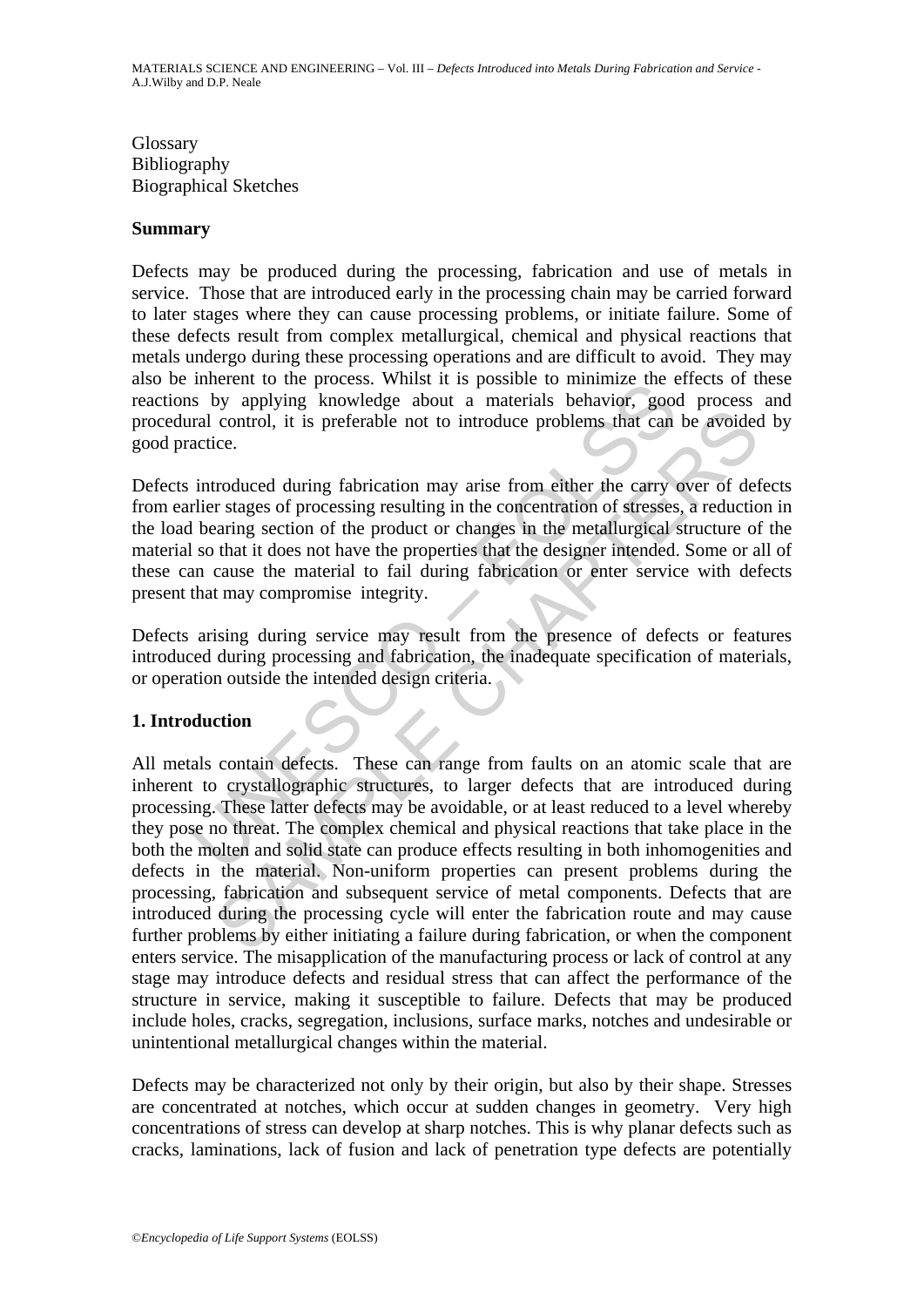serious. Three-dimensional (volumetric) defects create a lesser notch effect, but can amplify stresses by reducing the load bearing area. The following characteristics are some that are taken into account when assessing the significance of a defect:

- size
- **sharpness**
- orientation with respect to both the principle working stress and residual stress
- **IDED** location with respect to the joints, the exterior surfaces and critical sections of the structure.

# **2. Primary Production Defects**

may be introduced when raw materials are made into a shapprocessing. For convenience, the main defect types may be clase<br>the processing. For convenience, the main defect types may be clase<br>there the material has started ou consisting. For convenience, the main defect types may be classified into<br>product descriptions.<br>The the material has started out in the molten state:<br>regation,<br>reses and providity,<br>in hage and piping,<br>lusions,<br>where the me Defects may be introduced when raw materials are made into a shape suitable for further processing. For convenience, the main defect types may be classified into the following broad descriptions.

Those where the material has started out in the molten state:

- segregation,
- holes and porosity,
- shrinkage and piping,
- nelusions.
- **shrinkage and hot tears**

and others where the metal is solid and is being processed further:

- $rac{1}{\pi}$  cracks.
- urface defects,
- **residual stresses.**
- embrittlement effects.

The following section describes the broad classification of defects and describes their occurrence in specific processes.

# **2.1. Casting Defects**

# **2.1.1. Pipe and Shrinkage**

When molten metal is poured into an ingot mold it cools, starts to solidify and contracts. The outer surfaces solidify first and become fixed, while the center remains molten and, as it in turn cools and contracts, a depression is formed in the top. If a source of molten metal is not maintained at the top of the ingot this depression can be quite deep. It is known as primary pipe. As the last of the ingot solidifies while isolated from any extra source of feeding, contraction cavities form at the core. This is known as secondary pipe. Primary pipe is relatively easy to detect by eye and as it is exposed to the atmosphere it will oxidize and must be removed before further processing takes place. Secondary pipe, on the other hand remains hidden from view and although heavy forging may re-weld the cavities they may not be fully eradicated and remain in the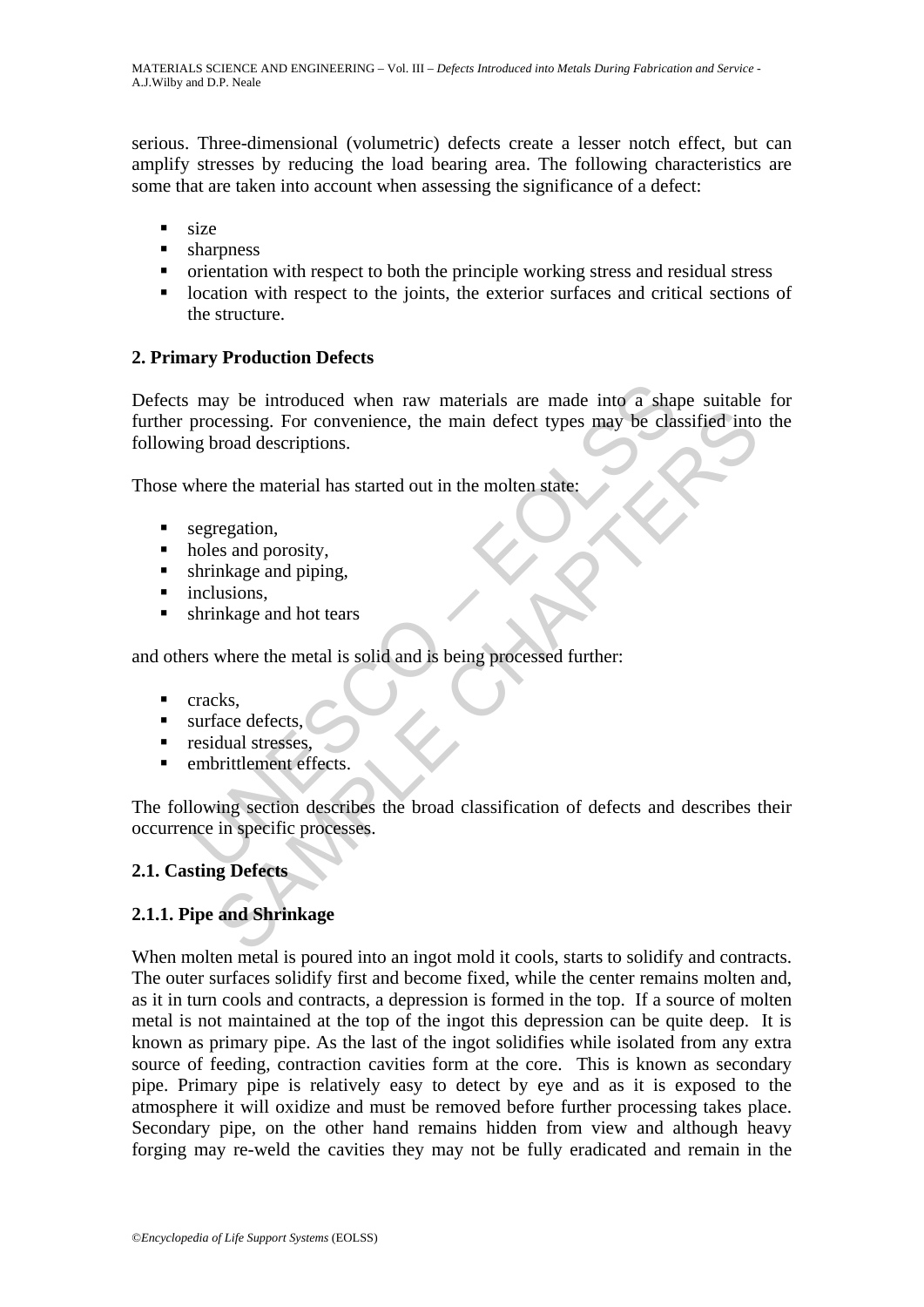finished product as areas of potential weakness.

When casting into closed molds, it is important to allow for sufficient feeding to compensate for shrinkage during solidification. In this respect, shrinkage in castings is similar to pipe in ingots. If insufficient molten metal is available to fill the cooling and contracting casting, shrinkage cavities may form. They are commonly found in the center of complex shapes and great thought has to be applied to the provision of an adequate system for continued feeding of molten metal.

Another shrinkage related defect is the formation of hot tears. In this case the mold has fully filled prior to solidification, but contraction during cooling is in some way prevented by the geometry of the product. This occurs whilst the metal is still hot but has little strength. Tearing is often encountered at changes in section and where relatively thin sections join several large masses. In ingots with sharp corners, tearing may occur in the planes of weakness resulting from the two adjacent systems of columnar grains growing perpendicular to the ingot wall

# **2.1.2. Inclusions**

Eventry of the product. This occusions whist the lietaring is often encountered at changes in sectify thin sections join several large masses. In ingots with sharp court in the planes of weakness resulting from the two adj In sections join several large masses. In ingots with sharp compers, teaming thin sections join several large masses. In ingots with sharp compers, teaming rowing perpendicular to the ingot wall the two adjacent system rai There are two different types of inclusion, indigenous and exogenous. Indigenous inclusions are small intermetallic particles such as sulfides, oxides and silicates formed by chemical reactions between the various constituents of the alloy and also with the atmosphere. They are usually small (typically less than 1 millimeter) and do not normally represent much of a problem if they are well distributed throughout an ingot or casting. They can represent a threat however, if a substantial proportion are concentrated in one place such as the centerline of the ingot. Exogenous inclusions are larger, resulting from the accidental inclusion of foreign matter such as broken sections of refractory lining and can be several centimeters in size. These can represent a significant threat to component integrity.

Inclusion defects can potentially be encountered in any metal casting process and may have deleterious effects on the material. The formation of films along grain boundaries can result in low ductility at hot working temperatures. In bearings, high levels of inclusions may spall off in-service resulting in poor performance of the bearing and accelerated wear. During further working operations inclusions may become elongated and aligned in the direction of working. In doing so that may be deformed plastically or fracture and fragment. Lines of inclusions result in poor transverse properties, leading to local notch effects, resulting in areas susceptible to fatigue cracking and delamination during welding.

In some cases, inclusions may be deliberately encouraged in order to produce readily machinable materials, as they provide an effective notch or chip starter.

#### **2.1.3. Segregation**

The distribution of chemical elements in ingots may not be uniform and some regions may become enriched in certain elements or phases while other regions are impoverished. Segregation is the result of the non-uniform rejection of elements from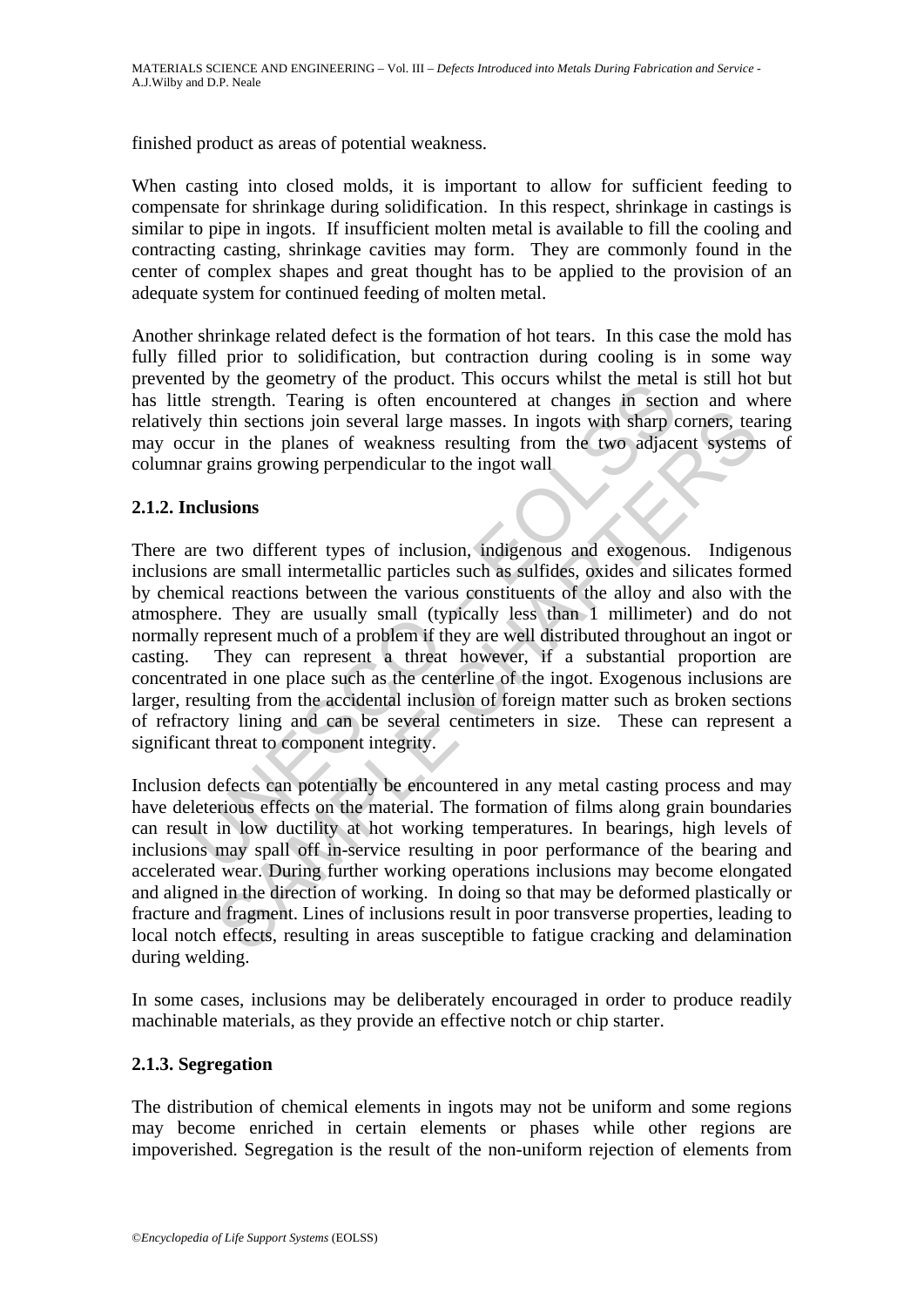the solidifying metal. It can be microscopic or macroscopic in nature. In the former, the segregation occurs within individual grains, between dendrite arms. Macroscopic segregation on the other hand results in concentration gradients over large distances. This latter type may cause problems in the processing chain due to unexpected ductility differences and if it remains until later stages may cause non-uniform properties, local differences in composition leading to corrosion problems, embrittlement and sections of the material that are out of specification.

# **2.1.4. Porosity**

Molten metal has a much higher solubility of gas than the solid. As a result, a proportion of the gas that becomes dissolved in the molten state becomes ejected and trapped on solidification. This gives a wide dispersion of gas throughout the ingot or casting. A proportion of the gas may also remain dissolved and cause problems later in the processing cycle or in service. Gas can also be produced by chemical reactions between some of the constituents within the melt. For example, hydrogen dissolved in copper reacts with dissolved oxygen to form steam bubbles. Such gaseous evolution or effervescence is not necessarily detrimental though. It can be utilized to counteract the effects of pipe and shrinkage and may readily weld up on heavy forging provided it is not surface breaking and oxidized.

as una eccolones unssolved in the indicate in the care becomes ejected ation. This gives a wide dispersion of gas throughout the ingo ion of the gas may also remain dissolved and cause problem ing cycle or in service. Gas of the gas may also remain dissolved and cause problems later in cycle or in service. Gas can also be produced by chemical reactions between constituents within the melt. For example, hydrogen dissolved in constructions wi Adequate provision has to be made to allow any air in the mold to escape. In casting, the formation of air pockets can prevent full filling of the mold. Sand castings are less susceptible to air entrapment than permanent mold systems as the sand is porous. However, gas can be produced by the walls of the mold by the degradation of resins at high temperature, or from excessive moisture in the mold material. This can lead to the formation of porosity, which may be several millimeters in size, in the surface layers of the casting. Turbulence within the molten stream can lead to air entrapment and the air may not have time to rise to the surface and escape prior to solidification. In some casting processes, chemical additions are made just before casting, which cause an outgassing reaction. In these circumstances it is important to allow sufficient time for the reactions to take place prior to casting, whilst ensuring the metal does not cool and remains hot enough to prevent solidification taking place before the mold is filled completely.

The effect of porosity is potentially more serious in castings than in ingots. In both cases the majority of porosity is sub-surface, but because ingots are worked further, these sub surface defects may be re-welded during heavy deformation processes such as forging and rolling. However, castings are used extensively for pressure or load bearing purposes and unless they are adequately inspected for sub-surface porosity, defects that result in significantly reduced load bearing capacity and leak paths can enter service.

# **2.1.5. Surface Defects**

For certain products, such as those that will have no machining after casting, the surface finish is important and the mold surface texture is reflected in that of the casting surface. Any blemishes or high and low spots will be carried over onto the product. For permanent molds, this means great attention to detail must be paid to cleanliness and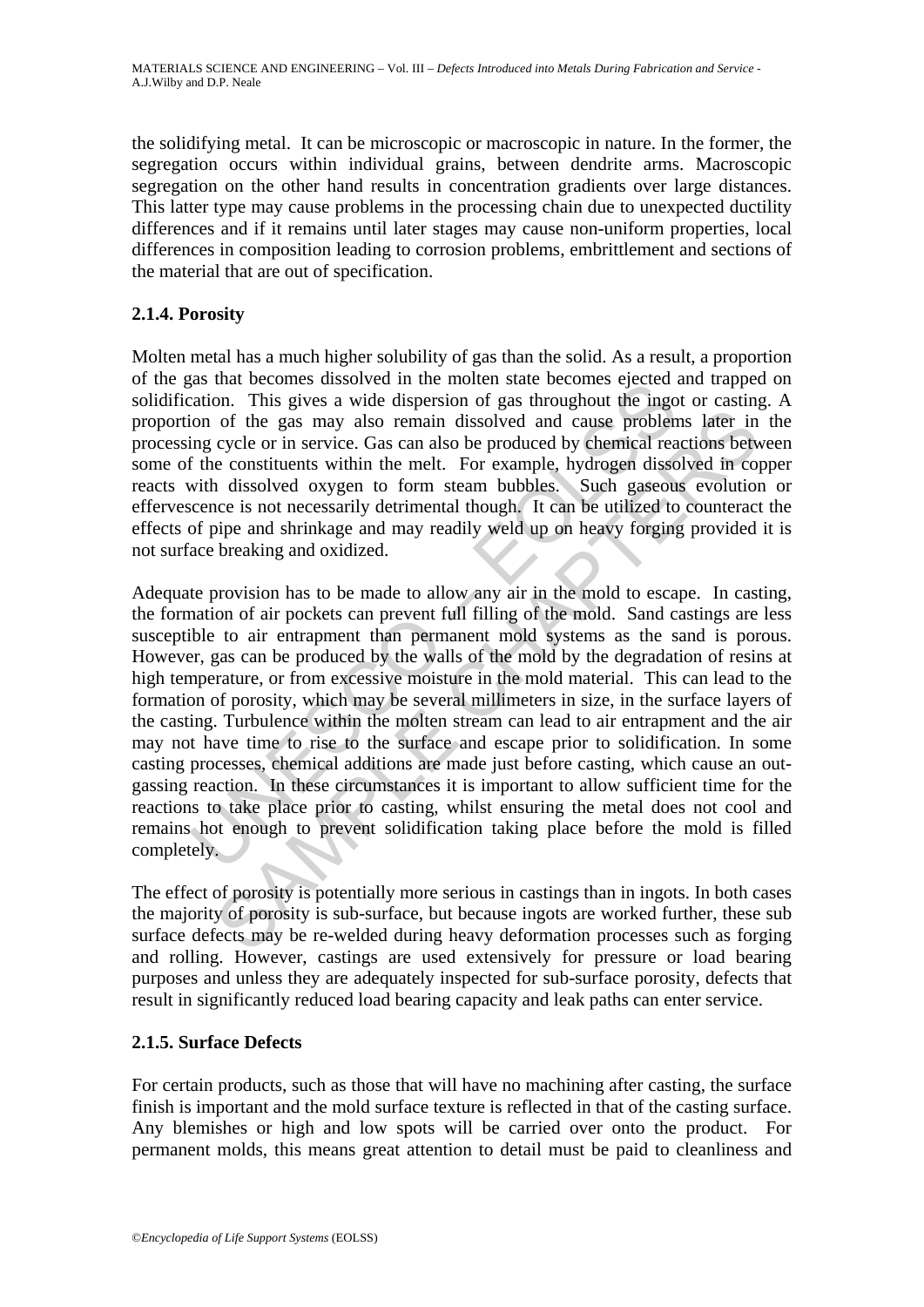wear of the mold surfaces. For non-permanent molds, loose material and surface discontinuities present the main problems where the molten material can penetrate the surface of the mold and produce an effect called 'scabbing'.

### **2.1.6. Other Defects**

During casting operations, the sides of the mold may become splashed with molten metal. The surface of the splash will oxidize in the atmosphere and when the mold fills up, the oxidized surface becomes entrapped within the product.



Figure 1: Composite Drawing of Typical Casting Defects

When intricately shaped castings are made, if the molten metal fills a mold from several different directions simultaneously, one advancing front may oxidize and form a skin that becomes entrapped when it meets another coming towards it. This "cold shut" can then represent a plane of weakness where the casting is not intimately fused.

When casting molds of complex shapes, it is sometimes necessary to promote rapid cooling to prevent hot tearing. This may be achieved by placing metallic thermal sinks or "chills" within the mold structure alongside the area to be cooled quickly. Occasionally, if the molten metal is particularly hot, these may become fused to the casting. To produce hollow castings, sacrificial "cores" are used that can be held in place by thin metallic pins of a composition similar to or matching that of the casting. The pins should melt and become fully incorporated into the casting, leaving the core in its intended position. If the pins do not melt however, they effectively form a through wall defect.

# **2.2. Forming Defects**

The forming of ingots, or smaller pieces of a larger ingot section, may be carried out by the forging or hot rolling processes. As noted earlier, defects in billets may be carried over into later processes where they can pose a potential problem. Additionally, new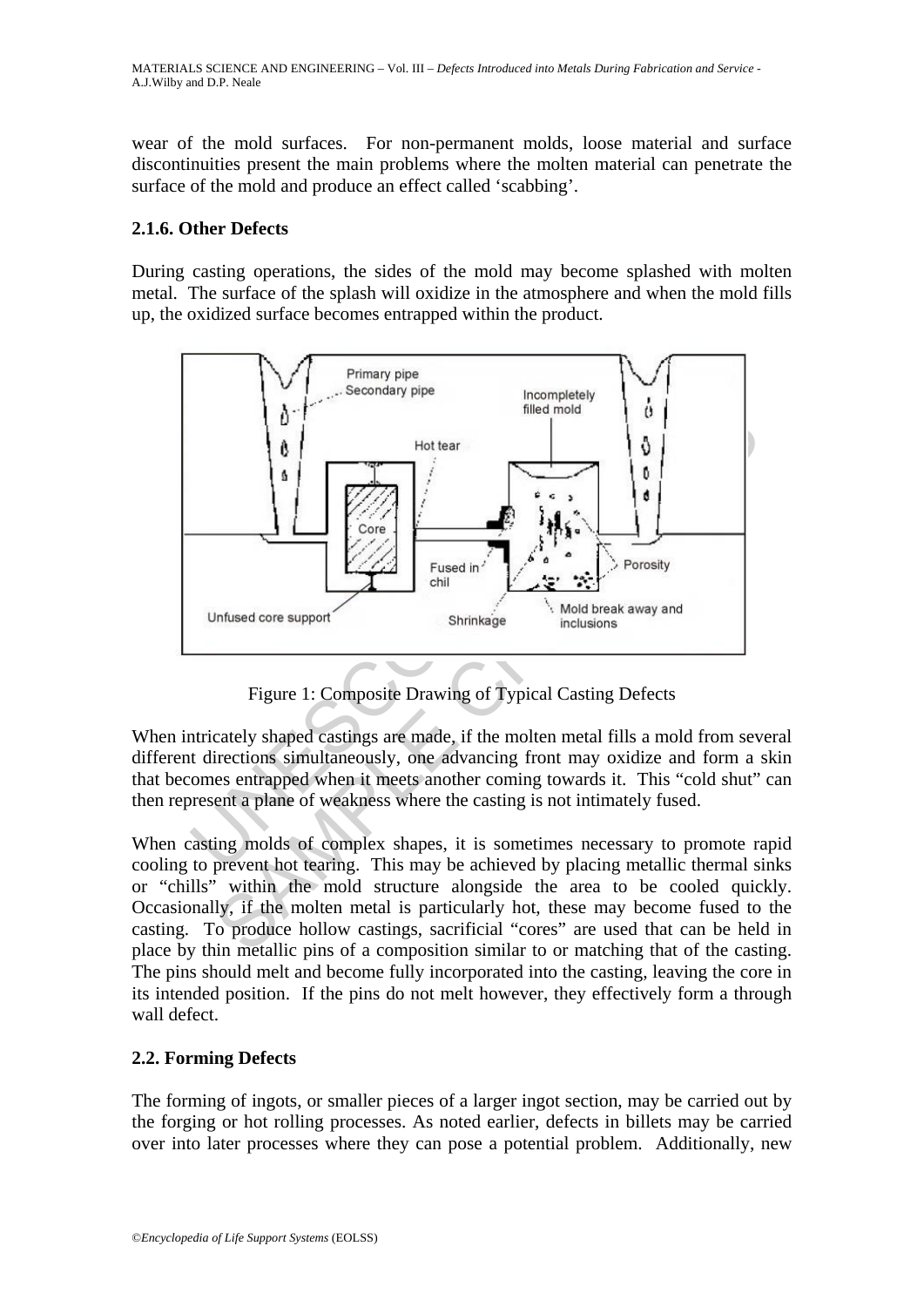defects can be introduced by the forming process, typically restricted to cracks, and surface shape and size related defects.

### **2.2.1. Cracks, Laps and Seams**

Closed-die forging produces a sliver of material which is forced out between the dies. This is known as "flash". The flash is removed after forging, but if the strain experienced during extrusion of the flash is excessive, the flash may crack. Occasionally the cracks can run into the forging and remain when the flash has been removed. The resultant defect is known as a flash crack.



Figure 2: Forging bursts and flash cracks

During the reduction of thick section forgings, high levels of triaxial stress can be set up deep within the sections. If the stress exceeds the tensile strength of the material, fissures can form. These are referred to as forging bursts. Bursts can be surface breaking, but are more often wholly embedded and therefore difficult to detect.

Metals that are quite malleable at room temperature such as aluminum, copper and lead, can be formed either without any additional heat, or with only a modest amount. On the other hand, metals or alloys that have high temperature strength need to be heated to a point where they can be forged. This can then lead to oxidation and surface scaling, which in itself is not necessarily detrimental, but can lead to secondary problems. More specifically, the surface scale can become folded and rolled into the surface in deep channels. This then forms a line of weakness if not removed during subsequent manufacturing operations. These defects are known as laps or seams.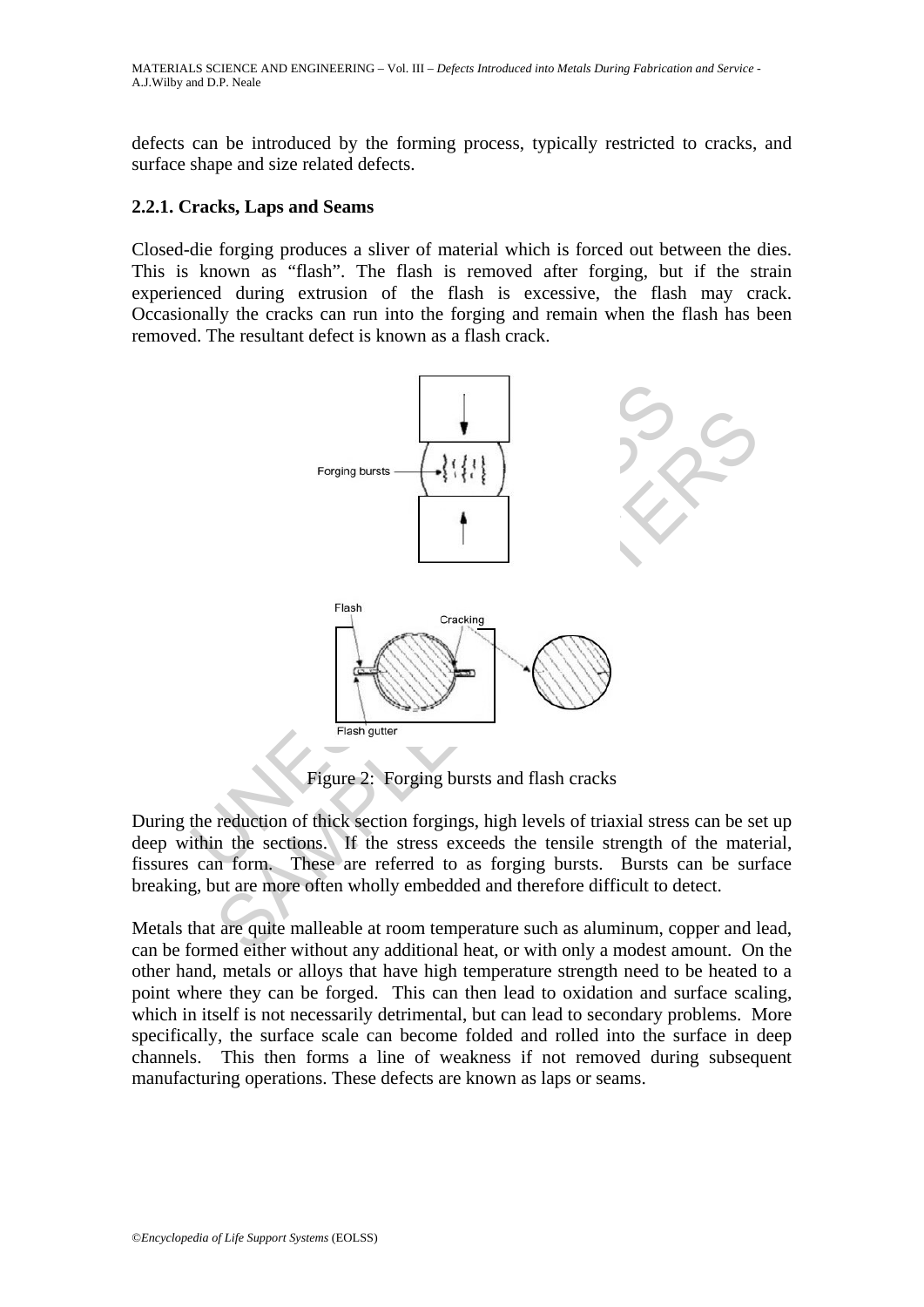

Figure 3: Composite Sketch of Typical Rolling Defects

A source oxide<br>
B. Surface breaking porosity - oxidized<br>
B. Surface breaking porosity - oxidized<br>
C: Inclusions urbaces rolled into billet - laps<br>
E: Inclusions elongated during deformation - la<br>
E: Inclusions elongated d Chassion and the method in the method in the set in the set in the set in the set in the set in the set in the set in the set in the set in the set in the set in the set in the set in the set in the set is centre in the se During direct extrusion, as the billet is forced out through the die, the center sections of the ingot are extruded first, the outer surface moving to the center as the extrusion progresses. Being a hot process, the outer surface will be oxidized and during the latter stages, this oxide is extruded with the metal and enters the extrusion. This effect is eliminated in indirect extrusion. High speed or high temperature extrusion can also result in defects when lubrication becomes difficult. Friction between the product and the dies can result in sticking of the product to the die. As the extrusion breaks away, fissures known as speed cracks are formed.

When forging close to the finished product shape, it is clearly important to ensure that the blank is of adequate size and shape to fill the mold to produce the desired component. If the mold is incompletely filled, then some part of the finished product will be missing. Although this may be obvious during even the simplest of quality control checks, many mass produced products are only sample checked at manufacture and rejectable products may not be detected.

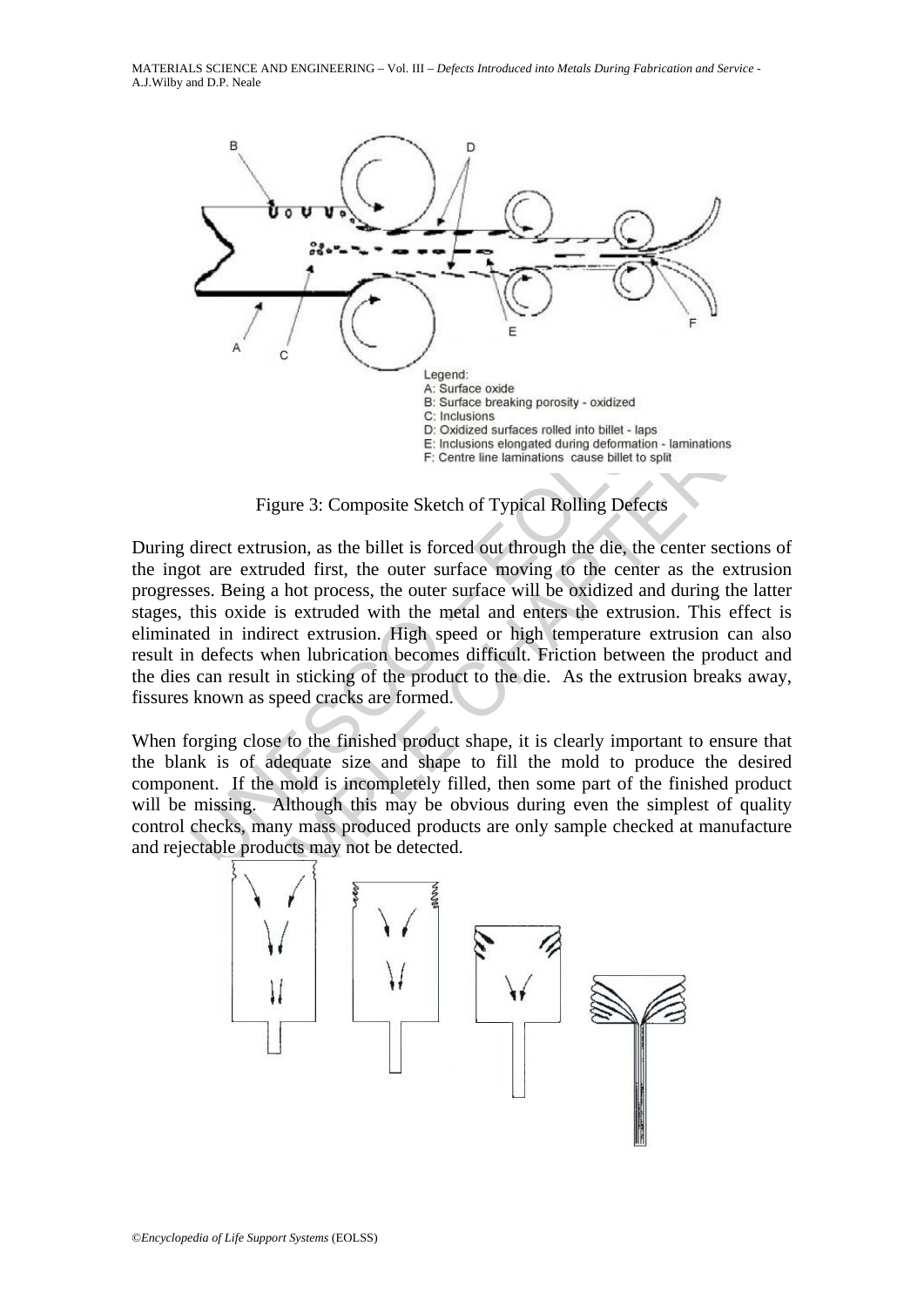### Figure 4: The extrusion defect

If light blows are applied to the surface layers of a material, the interior grain structure will not be sufficiently broken down as to promote recrystalisation. This can lead to a through thickness variation in mechanical properties. If the metal is worked at high temperatures, the presence of micro-segregation or inclusions represents a local weakness and can result in hot shortness and the production of cracks.

### **2.2.2. Surface Defects**

(see that in the band controlling operators being used. When linear is<br>e, e, such as in the production of a kitchen sink or a cup, the am<br>ation that the blank sheet has to undergo may exceed the ductilit<br>enomenon is referr In that the blank sheet has to undergo may exceed the ductility of the m<br>menon is referred to as cupping. It may only result in excessive thinning<br>lls, but can lead to rupture. It can be overcome by lubrication or die<br>ing Sheet metal processing has its own set of characteristic defects related to the deep drawing, pressing and cold rolling operations being used. When metal is pressed into a deep die, such as in the production of a kitchen sink or a cup, the amount of plastic deformation that the blank sheet has to undergo may exceed the ductility of the metal. This phenomenon is referred to as cupping. It may only result in excessive thinning of the sidewalls, but can lead to rupture. It can be overcome by lubrication or die redesign, taking account of how the blank pulls itself into the mold, or by a multi stage process where the blank is partially drawn then annealed to restore some ductility and drawn again. 'Earing' occurs when highly directional materials are deep drawn, resulting in peaks known as ears and depressions known as troughs. Earing results in a variation in wall thickness, where the wall is thinner below the ears.

Materials that have a grain size of dimensions visible to the naked eye can develop a mottled surface when pressed. As the atom planes within each grain are orientated differently to those of its neighbors, each grain behaves slightly differently in terms of deformation characteristics. Thus the surface does not deform uniformly and takes on a mottled appearance. This phenomenon is known as "orange peel" because of its resemblance to the skin texture of an orange. This is more of an aesthetic than a structural problem, but is significant for materials used to manufacture items where surface finish is important.

If a material with a well-defined yield point, such as mild steel, is lightly pressed, an effect known as "stretcher strains" or "Luders lines" can be encountered. Although it is not normally structurally significant, it can be unsightly, and takes the form of elongated patches or lines, stretched out along the direction of deformation. It is caused when a small element of material locally exceeds the elastic limit and yields, resulting in a slight drop in tensile strength. As deformation continues, this small element deforms in preference to its neighbors, until it work-hardens back up to its pre-yield strength, at which point a different element then undergoes the same process. Thus deformation does not take place in a uniform manner and patterns emerge on the finished product. This can be avoided by using materials that do not exhibit a yield point, or by rolling the sheet with a "pinch pass" first to exceed yield compressively, before pressing.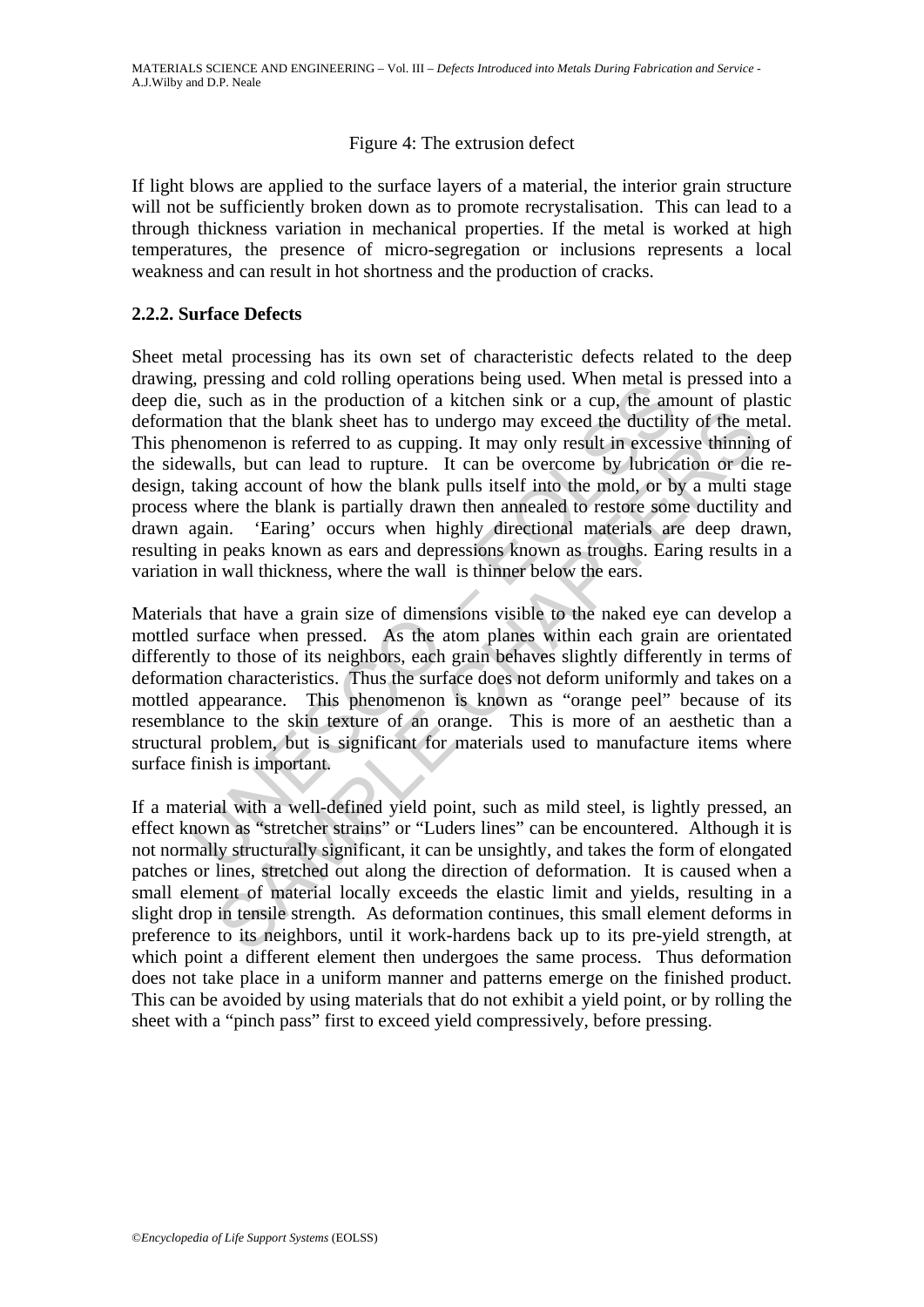

Figure 5: Typical deep drawing defects

Marks on the press tooling or rollers can also be transferred in negative onto the surface of the sheet, again with varying effect on surface finish.

# Figure 5: Typical deep drawing defects<br>
in the press tooling or rollers can also be transferred in negative<br>
heet, again with varying effect on surface finish.<br>
TO ACCESS ALL THE 28 PAGES OF THIS CHAPT<br>
Visit: http://www.c TO ACCESS ALL THE **28 PAGES** OF THIS CHAPTER, Visit: http://www.eolss.net/Eolss-sampleAllChapter.aspx

#### **Bibliography**

- - -

Figure 5: Typical deep drawing defects<br>
the press tooling or rollers can also be transferred in negative onto the sur<br>
t, again with varying effect on surface finish.<br>
CO ACCESS ALL THE 28 PAGES OF THIS CHAPTER,<br>
Visit: ht American Society for Metals. Metals Handbook 9<sup>th</sup> Edition,. Volume 1. 1986, Failure Analysis and Prevention. [This book introduces the types of defects found in metals, details the practice of failure analysis and describes the investigations of failures in many different components due to processing, fabrication and in-service conditions.]

American Society for Metals, Metals Handbook. Volume 11. 1992, Friction, Lubrication and Wear Technology. [This book details wear and surface damage processes.]

American Society for Metals, Metals Handbook. Volume 19. 1996, Fatigue and Fracture. [This book details the reasons for and the science behind fatigue and fracture of metals.]

American Welding Society Welding Handbook, 8th Edition, Volume 1. 1991, Welding Technology.[This book concentrates on the process of welding and details many of the defects associated with joining processes]

E J Pohl (Ed). (1964) The face of metallic fractures : Results of investigations on failed engineering components carried out by the engineering insurance deparatment of the Allianz Versicherungs-Aktiengesellschaft. Volume 1 – Case histories (text) Volume 2- Illustrations (Plates). Műnchener

Engel L.& Klingele H. (1981). An Atlas of Metal Damage. Wolfe Publishing Ltd.[A pictorial reference,